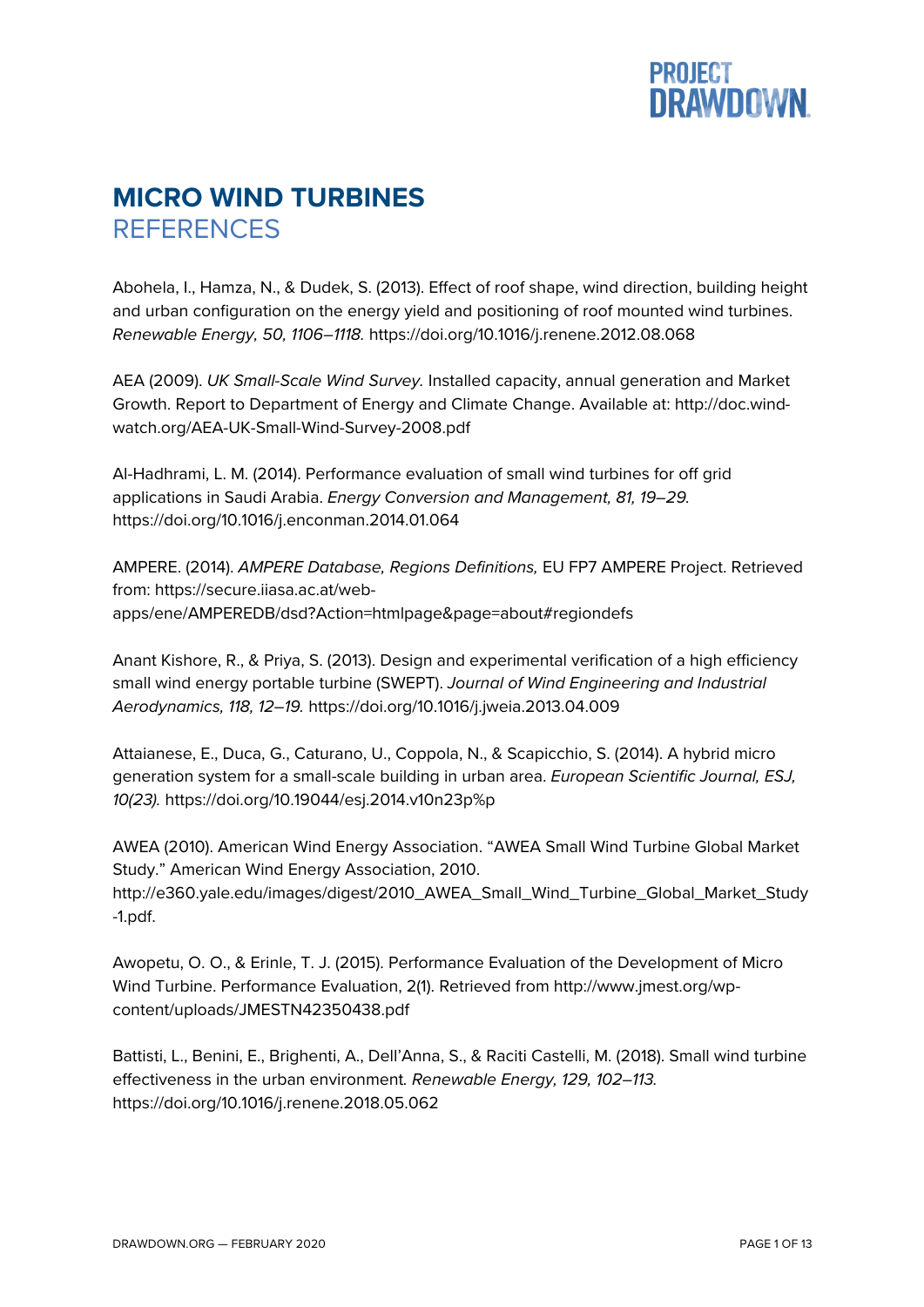BINE. (2007). BINE Informationsdienst: Projektinfo: Small wind turbine for grid-connected and stand-alone operation. Retrieved from BINE Information Service website: http://www.bine.info/en/publications/publikation/kleine-windenergieanlage-fuer-netz-undinselbetrieb/

Black & Veatch. (2012). *Cost and Performance Data for Power Generation Technologies.* Prepared for the National Renewable Energy Laboratory. Black & Veatch Holding Company. Retrieved from https://www.bv.com/docs/reports-studies/nrel-cost-report.pdf

Bortolini, M., Gamberi, M., Graziani, A., Manzini, R., & Pilati, F. (2014). Performance and viability analysis of small wind turbines in the European Union. *Renewable Energy, 62, 629–639.*  https://doi.org/10.1016/j.renene.2013.08.004

Bukala, J., Damaziak, K., Kroszczynski, K., Krzeszowiec, M., & Malachowski, J. (2015). Investigation of parameters influencing the efficiency of small wind turbines. *Journal of Wind Engineering and Industrial Aerodynamics, 146, 29–38*. https://doi.org/10.1016/j.jweia.2015.06.017

Carbon Tracker & Grantham Institute. (2017). *Expect the Unexpected: The Disruptive Power of Low-carbon Technology (p. 52).* Retrieved from A report by Carbon Tracker & Grantham Institute at Imperial College London website: https://www.carbontracker.org/reports/expectthe-unexpected-the-disruptive-power-of-low-carbon-technology/

Carbon Trust. (2008). *Small-scale wind energy: Policy insights and practical guidance.* Retrieved from https://www.carbontrust.com/media/77248/ctc738\_smallscale\_wind\_energy.pdf

Danish Energy Agency and Energynet. (2012). *Technology Data for Energy Plants Generation of Electricity and District Heating, Energy Storage and Energy Carrier Generation and Conversion.* Danish Energy Agency and Energinet.dk. Retrieved from: https://www.energinet.dk/SiteCollectionDocuments/Danske%20dokumenter/Forskning/Techn ology\_data\_for\_energy\_plants.pdf

DOE (2013). 2013 Wind Technologies Report, August 2014. http://emp.lbl.gov/sites/all/files/2013\_Wind\_Technologies\_Market\_Report\_Final3.pdf.

Ecofys. (2018). *Energy transition within 1.5ºC.* A disruptive approach to 100% decarbonization of the global energy system by 2050. Ecofys- A Navigant Company. Retrieved from: https://www.navigant.com/-

/media/www/site/downloads/energy/2018/navigant2018energytransitionwithin15c.pdf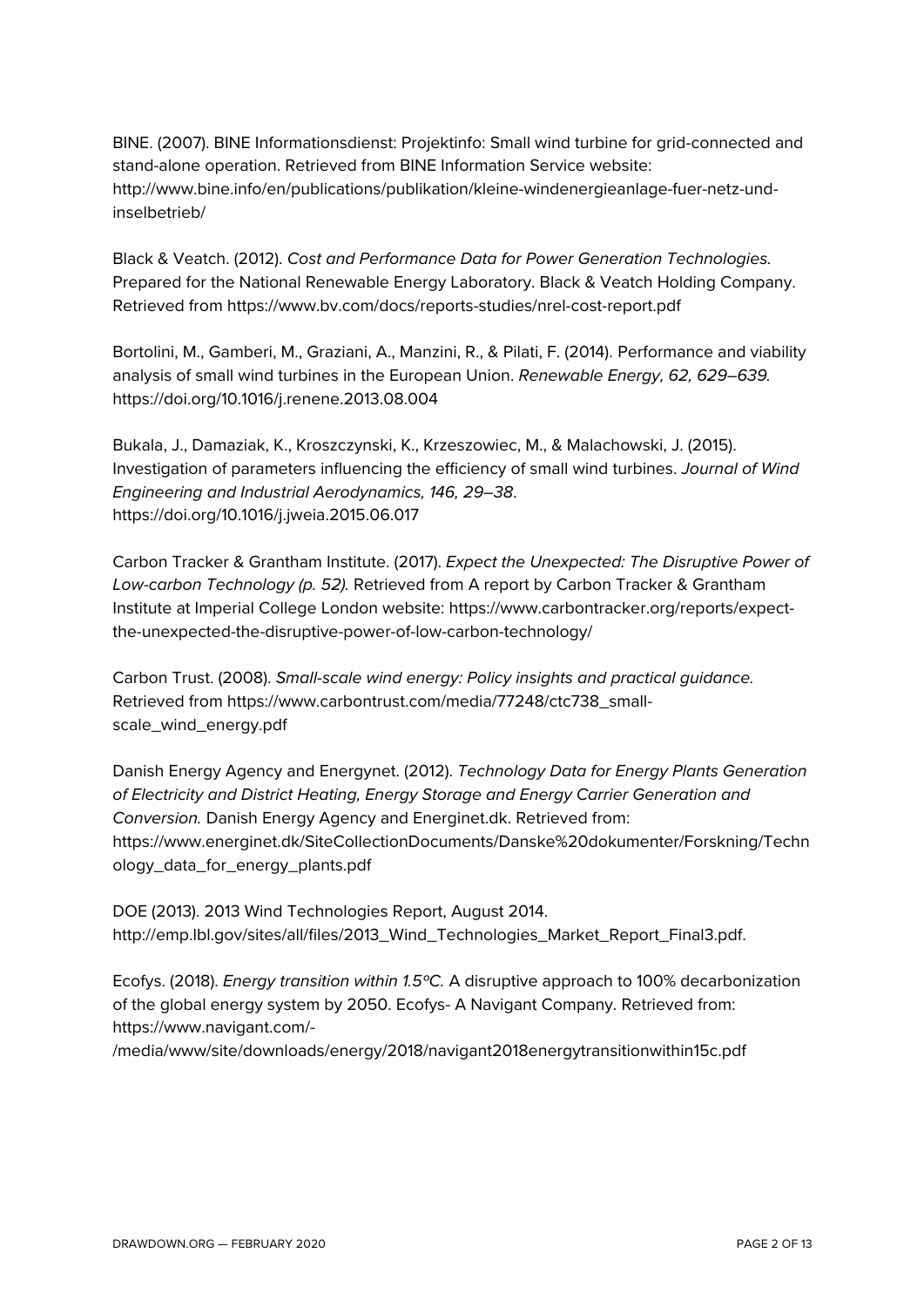Edenhofer, O., Pichs Madruga, R., Sokona, Y. (2012). United Nations Environment Programme, World Meteorological Organization, Intergovernmental Panel on Climate Change, & Potsdam-Institut für Klimafolgenforschung (Eds.). *Renewable energy sources and climate change mitigation: special report of the Intergovernmental Panel on Climate Change.* New York: Cambridge University Press.

EIA (2013). Energy Information Administration. "Distributed Generation System Characteristics and Costs in the Buildings Sector,".

EIA. (2015). *Updated capital cost estimates for utility scale electricity generating plants.* Washington: U.S. Energy Information Administration Retrieved from http://www.eia.gov/forecasts/capitalcost/ pdf/updated\_capcost.pdf

Emejeamara, F. C., Tomlin, A. S., & Millward-Hopkins, J. T. (2015). Urban wind: Characterisation of useful gust and energy capture. Renewable Energy, 81, 162–172. https://doi.org/10.1016/j.renene.2015.03.028

Energy and Environmental Economics, Inc. (2014). Capital cost review of power generation technologies. San Francisco. Retrieved from https://www.wecc.biz/Reliability/2014\_TEPPC\_Generation\_ CapCost\_Report\_E3.pdf

Equinor. (2018). *Energy Perspectives 2018, Long-term macro and market outlook.* Equinor. Retrieved from: https://www.equinor.com/en/news/07jun2018-energy-perspectives.html

EST. (2009). Domestic small-scale wind field trial report. Retrieved from Energy Saving Trust (EST) website:

https://www.energysavingtrust.org.uk/sites/default/files/reports/Location\_Location\_Location\_f ield\_trial\_small-scale\_wind\_report%20%282%29.pdf

EST. (2019). *Micro-CHP.* Retrieved March 28, 2019, from Energy Saving Trust website: https://www.energysavingtrust.org.uk/renewable-energy/electricity/micro-chp

EWEA (2016). *FAQ - The basics.* The European Wind Energy Association. Available at: http://www.ewea.org/wind-energy-basics/faq/

EWEA. (2006). *Wind Energy A Vision for Europe in 2030.* Retrieved from European Wind Energy Technology Platform website: http://www.windplatform.eu/fileadmin/ewetp\_docs/Structure/061003Vision\_final.pdf

Global CCS Institute. (2015). *Project Cost.* Retrieved March 20, 2019, from Global CCS Institute website: https://hub.globalccsinstitute.com/publications/review-generation-costs-anddeployment-potential-renewable-electricity-technologies-uk/38-project-cost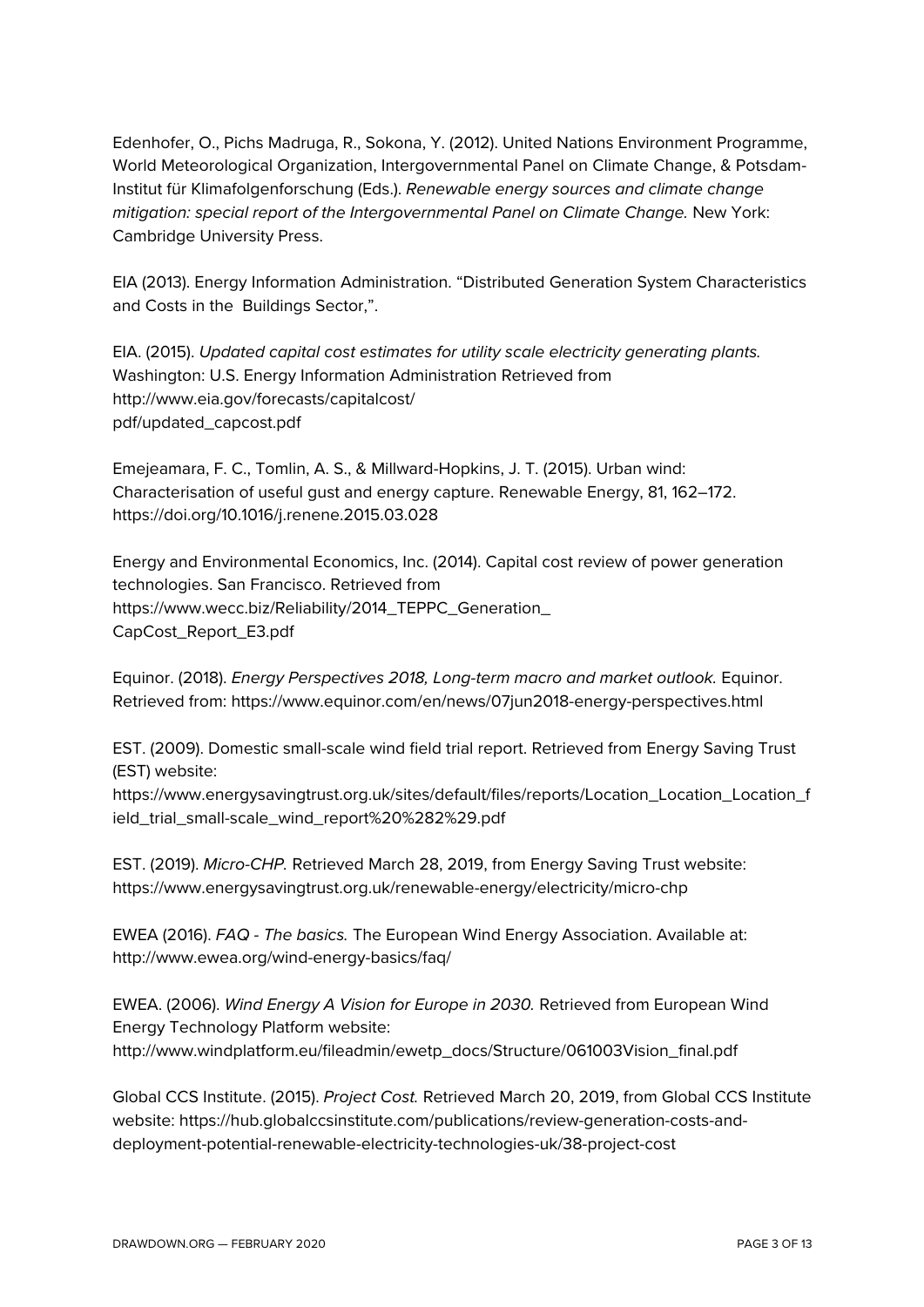Grantham Institute and Carbon Tracker (2017). Expect the Unexpected. The Disruptive Power of Low-carbon Technology. Grantham Institute- Climate Change and the Environment and Carbon Tracker Initiative. Retrieved from: https://www.imperial.ac.uk/media/imperialcollege/grantham-institute/public/publications/collaborative-publications/Expect-the-Unexpected\_CTI\_Imperial.pdf

Greenpeace. (2015). *World Energy [R]evolution, a sustainable world energy outlook.* Retrieved from:

http://www.greenpeace.org/international/Global/international/publications/climate/2015/Energ y-Revolution-2015-Full.pdf

Grieser, B., Sunak, Y., & Madlener, R. (2015). Economics of small wind turbines in urban settings: An empirical investigation for Germany. *Renewable Energy, 78, 334–350*. https://doi.org/10.1016/j.renene.2015.01.008

Hayward, J., Graham, P. (2013). A global and local endogenous experience curve model for projecting future uptake and cost of electricity generation technologies. *Energy Economics 40, pp. 537-548.*

Heagle, A. L. B., Naterer, G. F., & Pope, K. (2011). Small wind turbine energy policies for residential and small business usage in Ontario, Canada. *Energy Policy, 39(4), 1988–1999.* https://doi.org/10.1016/j.enpol.2011.01.028

Hertwich, E. G., Gibon, T., Bouman, E. A., Arvesen, A., Suh, S., Heath, G. A., … Shi, L. (2015). Integrated life-cycle assessment of electricity-supply scenarios confirms global environmental benefit of low-carbon technologies. *Proceedings of the National Academy of Sciences, 112(20), 6277–6282.* https://doi.org/10.1073/pnas.1312753111

Hondo, H. (2005). *Life cycle GHG emission analysis of power generation systems: Japanese case.* Energy 30 - 2042–2056. Retrieved from http://www.univie.ac.at/photovoltaik/umwelt/LCA\_japanstudy.pdf

Hosseinalizadeh, R., Rafiei, E. sadat, Alavijeh, A. S., & Ghaderi, S. F. (2017a). Economic analysis of small wind turbines in residential energy sector in Iran. *Sustainable Energy Technologies and Assessments, 20, 58–71.* https://doi.org/10.1016/j.seta.2017.02.018

IEA (2013). *Technology Roadmap: Wind Energy 2013 Edition*. Paris, France: International Energy Agency. https://www.iea.org/publications/freepublications/publication/Wind\_2013\_Roadmap.pdf.

IEA and NEA (2010). *Projected Costs of Generating Electricity – edition 2010*. Organisation for Economic Co-operation and Development - International Energy Agency and Nuclear Energy Agency. France. Retrieved from

http://www.worldenergyoutlook.org/media/weowebsite/energymodel/ProjectedCostsofGener atingElectricity2010.pdf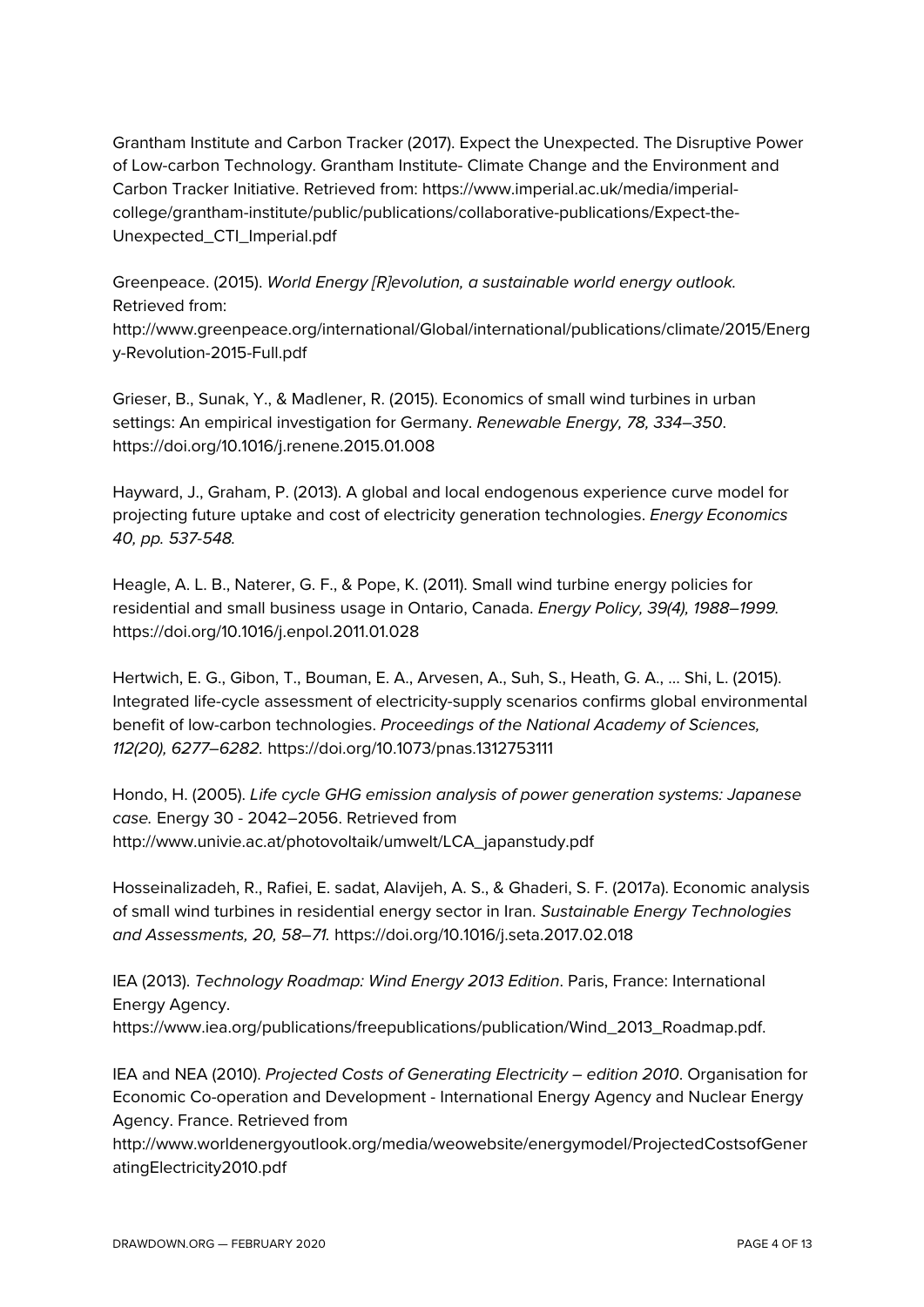IEA and NEA (2015). *Projected Costs of Generating Electricity – edition 2015.* Organisation for Economic Co-operation and Development - International Energy Agency and Nuclear Energy Agency. France. Retrieved from https://www.oecd-nea.org/ndd/pubs/2015/7057-proj-costselectricity-2015.pdf

IEA ETSAP. (2010). *Technology brief e02 - gas-fired Power.* Paris: International Energy Agency Energy Technology Systems Analysis Programme. Retrieved from http://www.ieaetsap.org/web/e-techds/pdf/e02-gas\_fired\_power-gs-ad-gct.pdf

IEA. (2014). *Energy Technology Perspectives 2014 - Harnessing Electricity's Potential*. Paris, France: International Energy Agency. Retrieved from http://www.iea.org/etp/etp2014/

IEA. (2016). *Energy Technology Perspectives 2016 - Towards Sustainable Urban Energy Systems*. Paris, France: International Energy Agency. Retrieved from http://www.iea.org/etp/etp2016/

IEA. (2017). *Energy Technology Perspectives 2017 - Catalysing Energy Technology Transformations.* International Energy Agency (IEA). Retrieved from: https://www.iea.org/etp/

IEA. (2018a). Task 27 Small Wind Turbines in High Turbulence Sites - IEA Wind TCP. Retrieved from https://community.ieawind.org/Go.aspx?MicrositeGroupTypeRouteDesignKey=4efb79f8- 3eaa-40a6-87dd-e79761e566a2&NavigationKey=e91f20cc-0039-4605-9c61-9a755be2db0f

IEA. (2018b). World Energy Outlook 2018 (p. 661). International Energy Agency (IEA). Retrieved from: https://webstore.iea.org/world-energy-outlook-2018

IEA. (2019a). IEA Wind TCP Publications and Reports - IEA Wind TCP. Retrieved from https://community.ieawind.org/viewdocument/compendium-of-iea-wind-tcp-task-27-1

IEA. (2019b). Energy Prices and Taxes – Quarterly Statistics – First Quarter 2019. International Energy Agency. OECD/IEA, Paris.

IEEJ. (2018). *IEEJ Outlook 2019 – Energy transition and a thorny oath for 3E challenges.* The Institute of Energy Economics Japan. Available at: https://eneken.ieej.or.jp/data/8122.pdf

IPCC. (2012). *Special report on renewable energy sources and climate change Mitigation (SRREN).* New York, NY: Cambridge University Press. Retrieved from http://www.ipcc.ch/report/srren/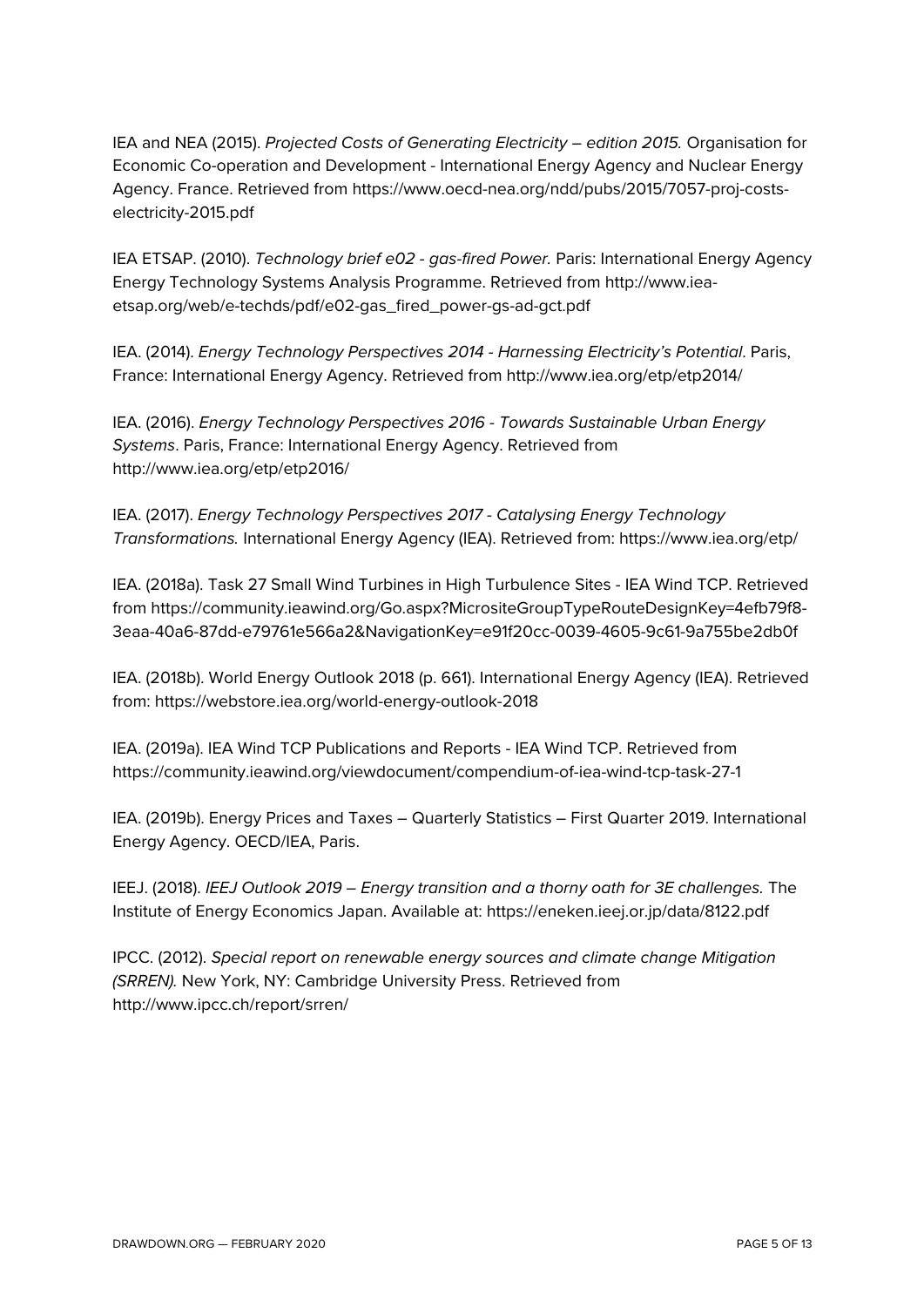IPCC. (2014). *Climate Change 2014: Mitigation of Climate Change. Contribution of Working Group III to the Fifth Assessment Report of the Intergovernmental Panel on Climate Change* [Edenhofer, O., R. Pichs-Madruga, Y. Sokona, E. Farahani, S. Kadner, K. Seyboth, A. Adler, I. Baum, S. Brunner, P. Eickemeier, B. Kriemann, J. Savolainen, S. Schlömer, C. von Stechow, T. Zwickel and J.C. Minx (eds.)]. Cambridge University Press, Cambridge, United Kingdom and New York, NY, USA Retrieved from: https://www.ipcc.ch/pdf/assessmentreport/ar5/wg3/ipcc\_wg3\_ar5\_full.pdf

IRENA (2012). Renewable Energy Technologies: Cost Analysis Series - Wind Power. International Renewable Energy Agency http://www.irena.org/DocumentDownloads/Publications/RE\_Technologies\_Cost\_Analysis-WIND\_POWER.pdf.

IRENA. (2012). Renewable Energy Cost Analysis - Wind Power. Retrieved from International Renewable Energy Agency (IRENA) website: /publications/2012/Jun/Renewable-Energy-Cost-Analysis---Wind-Power

IRENA. (2015). *Renewable Power Generation Costs in 2014.* International Renewable Energy Agency. Retrieved from http://www.irena.org/Document Downloads/Publications/IRENA\_RE\_Power\_Costs\_2014\_report.pdf

IRENA. (2016). *Renewable Energy Statistics 2016.* International Renewable Energy Agency. Retrieved from

http://www.irena.org/DocumentDownloads/Publications/IRENA\_RE\_Capacity\_Statistics\_2016. pdf

IRENA. (2016a). *Innovation Outlook: Renewable mini-grids*. Retrieved from International Renewable Energy Agency (IRENA) website: /publications/2016/Sep/Innovation-Outlook-Renewable-mini-grids

IRENA. (2016b). *Wind Power:* Technology Brief. Retrieved from International Renewable Energy Agency (IRENA) website: /publications/2016/Mar/Wind-Power

IRENA. (2018). *Off-grid Renewable Energy Solutions.* Retrieved from International Renewable Energy Agency (IRENA) website: /publications/2018/Jul/Off-grid-Renewable-Energy-Solutions

IRENA. (2019). *Global energy transformation:* The REmap transition pathway (Background report to 2019 edition), International Renewable Energy Agency, Abu Dhabi.

Jablońska, Marta R. (2014). Microgrids Technology Review For The Creation Of Urban Prosumers Societies. *Studia I Materialy Polskiego Stowarzyszenia Zarzadzania Wiedza/Studies & Proceedings Polish Association for Knowledge Management*, no. 72. http://www.pszw.edu.pl/images/publikacje/t072\_pszw\_2014\_jablonska---microgridstechnology-review-for-the-creation-of-urban-prosumers-societies.pdf.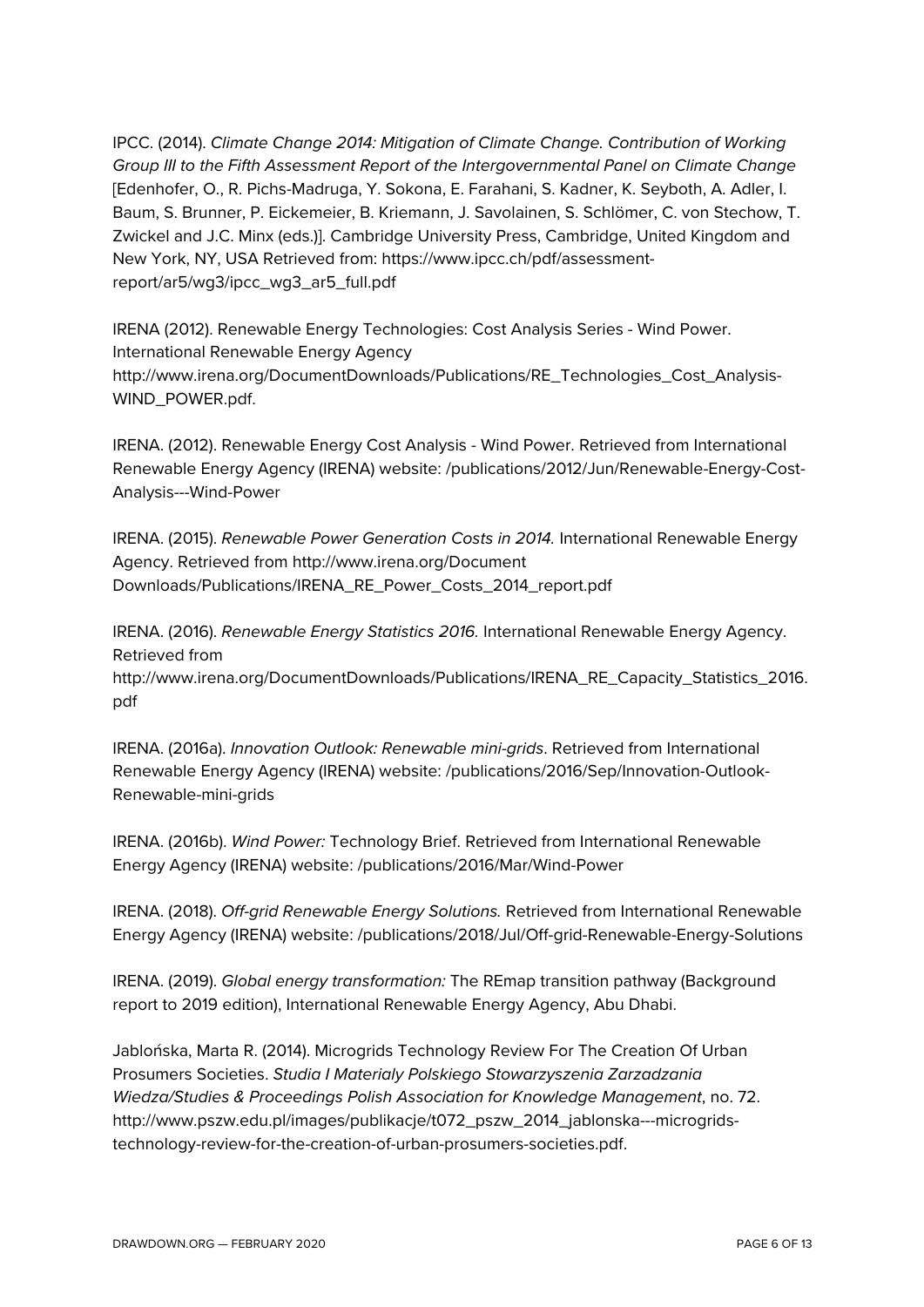James, P. A. B., & Bahaj, A. S. (2017). Small-Scale Wind Turbines. In T. M. Letcher (Ed.). *Wind Energy Engineering (Chapter 19, pp. 389–418).* https://doi.org/10.1016/B978-0-12-809451- 8.00019-9

Jawahar, C. P., & Michael, P. A. (2017). A review on turbines for micro hydro power plant. *Renewable and Sustainable Energy Reviews, 72, 882–887*. https://doi.org/10.1016/j.rser.2017.01.133

KC, A., Whale, J., & Urmee, T. (2019). Urban wind conditions and small wind turbines in the built environment: A review. *Renewable Energy, 131, 268–283*. https://doi.org/10.1016/j.renene.2018.07.050

Kidmo, D. K., Djongyang, N., Doka, S. Y., & Raidandi, D. (2013). Assessment of wind energy potential for small scale water pumping systems in the north region of Cameroon. *International Journal of Basic and Applied Sciences, 3(1).* https://doi.org/10.14419/ijbas.v3i1.1769

Kishore, R. A., Coudron, T., & Priya, S. (2013). Small-scale wind energy portable turbine (SWEPT). *Journal of Wind Engineering and Industrial Aerodynamics, 116, 21–31*. https://doi.org/10.1016/j.jweia.2013.01.010

Kriegler, E., Riahi, K., Bauer, N., Schwanitz, V. J., Petermann, N., Bosetti, V., … Edenhofer, O. (2015). Making or breaking climate targets: The AMPERE study on staged accession scenarios for climate policy. *Technological Forecasting and Social Change, 90, 24–44*. http://doi.org/10.1016/j.techfore.2013.09.021

Lazard (2014). *Lazard's Levelized Cost of Energy Analysis - Version 8.0* Retrieved from: http://www.lazard.com/PDF/Levelized%20Cost%20of%20Energy%20-%20Version%208.0.pdf.

Lazard. (2015). *Lazard's Levelized Cost of Energy Analysis – Version 9.0*. Retrieved from: https://www.lazard.com/media/2390/lazards-levelized-cost-of-energy-analysis-90.pdf

Lazard. (2016). *Lazard's Levelized Cost of Energy Analysis – Version 10.0.* Retrieved from https://www.lazard.com/perspective/levelized-cost-of-energy-analysis-100/

Ledo, L., Kosasih, P. B., & Cooper, P. (2011). Roof mounting site analysis for micro-wind turbines. *Renewable Energy, 36(5), 1379–1391*. https://doi.org/10.1016/j.renene.2010.10.030

Ledo, L., P. B. Kosasih, and P. Cooper (2011). Roof mounting site analysis for micro-wind turbines. *Renewable Energy* 36.5: 1379-1391.

Li, X. (2015). *Decarbonizing China's power system with wind power: the past and the future*. Retrieved from https://www.oxfordenergy.org/wpcms/wp-content/uploads/2015/01/EL-11.pdf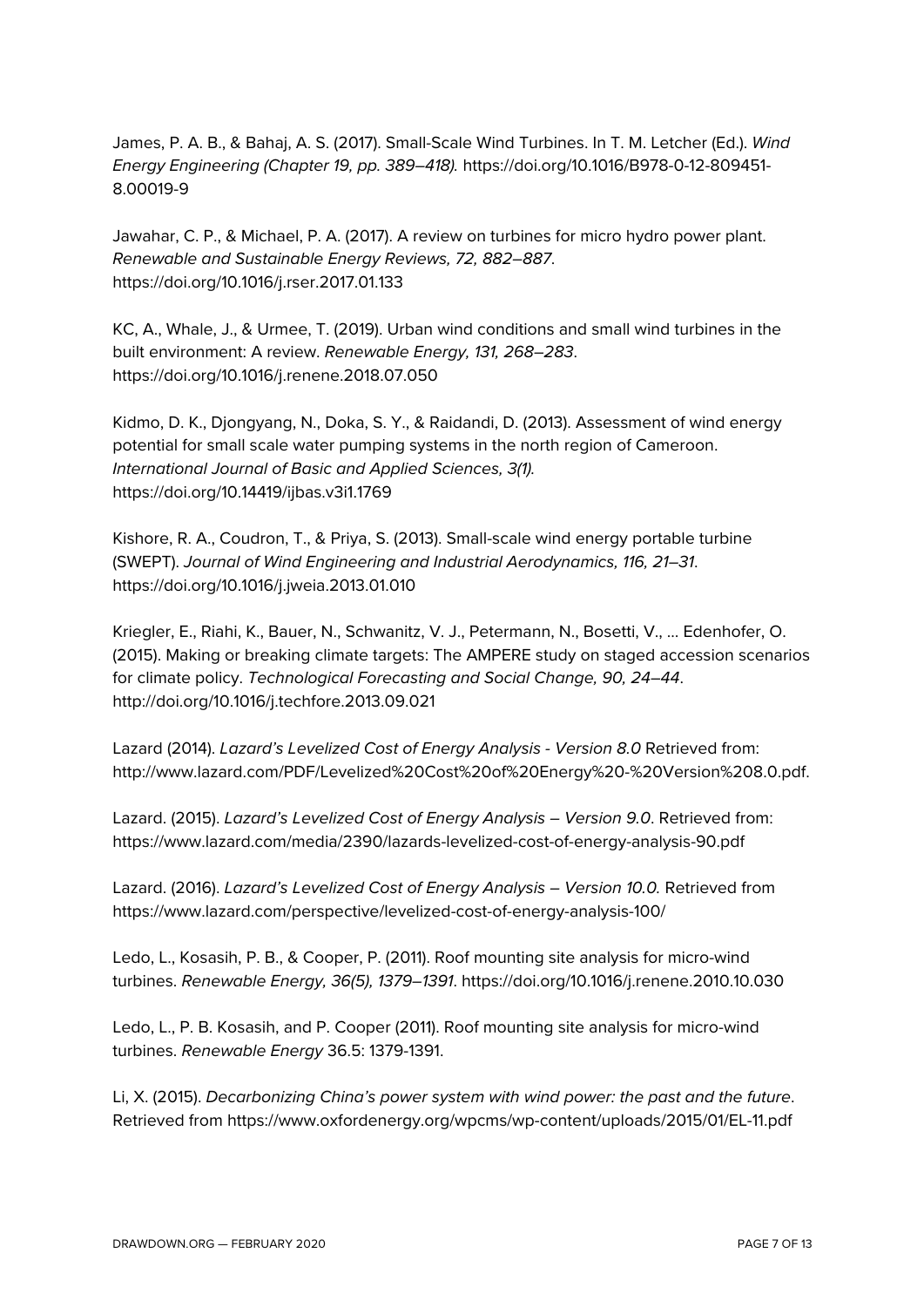Lindenberg, S., Smith, B., O'Dell, K., DeMeo, E., & Ram, B. (2008). 20% Wind Energy by 2030: Increasing Wind Energy's Contribution to U.S. Electricity Supply. Retrieved from US Department of Energy website: www.nrel.gov/docs/fy08osti/41869.pdf

Lo, C. (2014). *Power plant O&M: how does the industry stack up on cost?* Retrieved from: http://www.power-technology.com/features/featurepower-plant-om-how-does-the-industry-

Loganathan, B., Chowdhury, H., Mustary, I., Rana, M. M., & Alam, F. (2019). Design of a micro wind turbine and its economic feasibility study for residential power generation in built-up areas. *Energy Procedia, 160, 812–819.* https://doi.org/10.1016/j.egypro.2019.02.153

Lombardi, L., Mendecka, B., Carnevale, E., & Stanek, W. (2018). Environmental impacts of electricity production of micro wind turbines with vertical axis. *Renewable Energy, 128, 553– 564.* https://doi.org/10.1016/j.renene.2017.07.010

Low Carbon Trust (2008). Small scale wind energy – Policy insights and practical guidance. Available at: https://www.wind-power-

program.com/Library/Policy%20and%20planning%20documents/Carbon-Trust-Small-Scale-Wind-Report.pdf

Lu, L., & Sun, K. (2014). Wind power evaluation and utilization over a reference high-rise building in urban area. *Energy and Buildings, 68, 339–350.* https://doi.org/10.1016/j.enbuild.2013.09.029

M. Lenzen, Munksgaard, J. (2002). Energy and  $CO<sub>2</sub>$  life-cycle analyses of wind turbines review and applications. *Renewable Energy 26 (2002) 339–362*

Makkawi, A., A. N. Celik, and T. Muneer (2009). Evaluation of micro-wind turbine aerodynamics, wind speed sampling interval and its spatial variation. *Building Services Engineering Research and Technology* 30.1 (2009): 7-14.

MI. (2018). *Small Wind Turbine Market | Size, Trends, and Forecast (2018 - 2023*). Retrieved March 9, 2019, from https://www.mordorintelligence.com/industry-reports/small-wind-turbinemarket

Nandi, S. K., & Ghosh, H. R. (2010). Prospect of wind–PV-battery hybrid power system as an alternative to grid extension in Bangladesh. *Energy, 35(7), 3040–3047*. https://doi.org/10.1016/j.energy.2010.03.044

NREL (2002). Roadmap – a 20 year industry plan for small wind turbine technology. The US Small wind turbine industry. American Wind Energy Association (AWEA)Small Wind Turbine Committee. Available at: http://www.nrel.gov/docs/gen/fy02/31958.pdf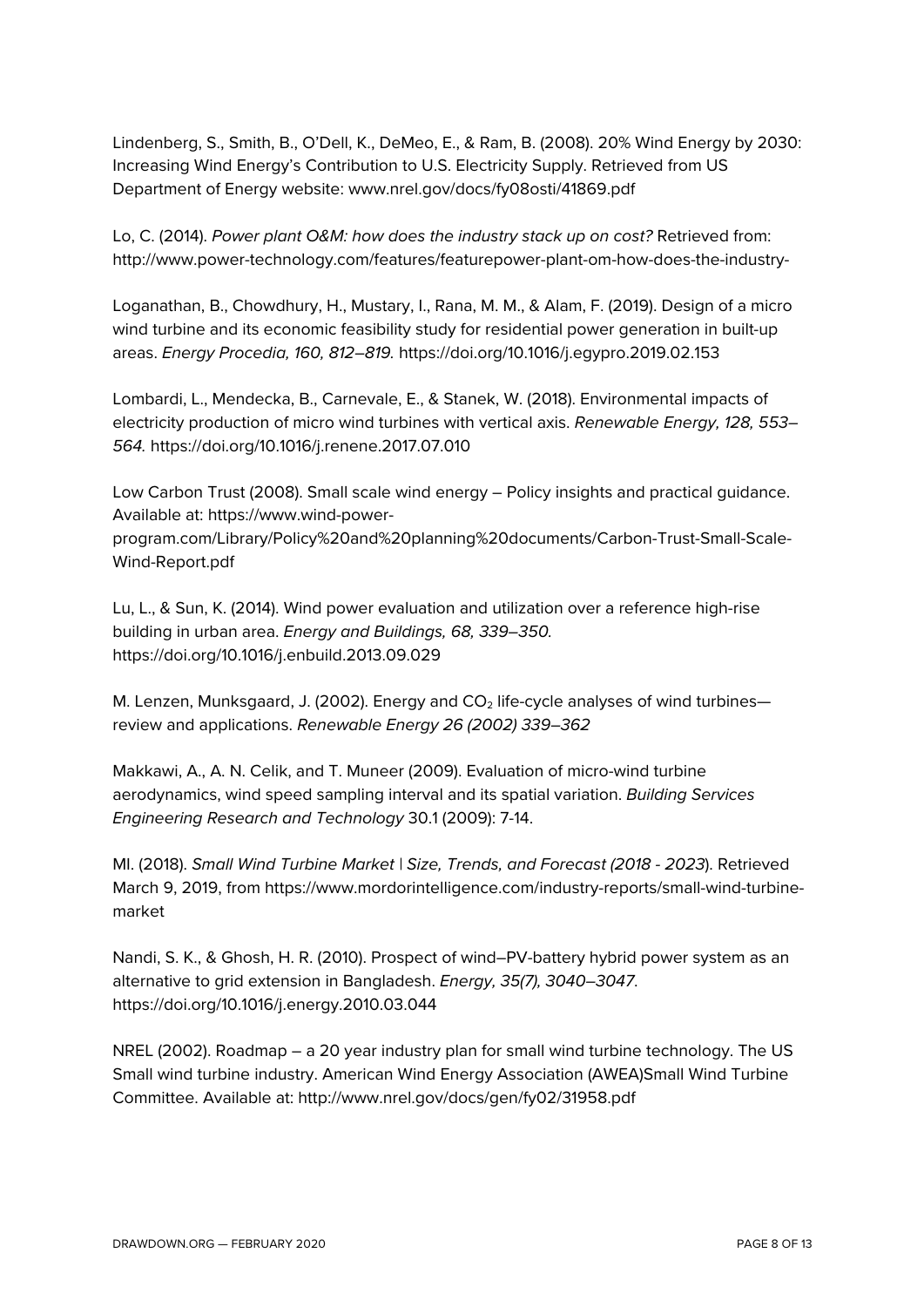NREL (2007). Small Wind Electric Systems: A US Consumer Guide'. U,S Department of Energy – Energy efficiency and Renewable Energy. Available at: http://www.nrel.gov/docs/fy07osti/42005.pdf

NREL. (2016). *Distributed Generation Renewable Energy Estimate of Costs*. Energy Analysis. NREL. Retrieved March 14, 2019, from https://www.nrel.gov/analysis/tech-lcoe-re-cost-est.html

Nugent, D., Sovacool, B. K. (2014). Assessing the lifecycle greenhouse gas emissions from solar PV and wind energy: A critical meta-survey. *Energy Policy, 65, 229–244.* https://doi.org/10.1016/j.enpol.2013.10.048

Olatayo, K. I., Wichers, J. H., & Stoker, P. W. (2018). Energy and economic performance of small wind energy systems under different climatic conditions of South Africa. Renewable and Sustainable Energy Reviews, 98, 376–392. https://doi.org/10.1016/j.rser.2018.09.037

Orrell, Alice C., H. E. Rhoads-Weaver, Larry T. Flowers, Matthew N. Gagne, Boyd H. Pro, and Nikolas AF Foster (2013). 2013 Distributed Wind Market Report. Pacific Northwest National Laboratory (PNNL), Richland, WA (US), 2014. http://www.osti.gov/scitech/biblio/1158500.

Palma, J. M. L. M., Castro, F. A., Ribeiro, L. F., Rodrigues, A. H., & Pinto, A. P. (2008). Linear and nonlinear models in wind resource assessment and wind turbine micro-siting in complex terrain. Journal of *Wind Engineering and Industrial Aerodynamics, 96(12), 2308–2326.*  https://doi.org/10.1016/j.jweia.2008.03.012

Peacok, A.D., Jenkins, D., Ahadzi, M., Berry, A., Turan, S. (2008). Micro wind turbines in the UK domestic sector. *Energy and Buildings, volume 40, issue 7, pp. 1324-1333.*  https://doi.org/10.1016/j.enbuild.2007.12.004

Petersen, M. (2016). Global small wind turbine market and opportunities. Available at: http://smallwindconference.com/wp-content/uploads/2016/08/Global-Small-Wind-Market-and-Opportunities-MV-Petersen.pdf

Ragheb, M (2014). Wind Turbines in the Urban Environment. Available at: http://www.ragheb.co/NPRE%20475%20Wind%20Power%20Systems/Wind%20Turbines%20i n%20the%20Urban%20Environment.pdf

Ram M., Bogdanov D., Aghahosseini A., Gulagi A., Oyewo A.S., Child M., Caldera U., Sadovskaia K., Farfan J., Barbosa LSNS., Fasihi M., Khalili S., Dalheimer B.,Gruber G., Traber T., De Caluwe F., Fell H.-J., Breyer C. (2019). *Global Energy System based on 100% Renewable Energy –Power, Heat, Transport and Desalination Sectors.* Study by Lappeenranta University of Technology and Energy Watch Group, Lappeenranta, Berlin, March 2019. Retrieved from: http://energywatchgroup.org/wpcontent/uploads/EWG\_LUT\_100RE\_All\_Sectors\_Global\_Report\_2019.pdf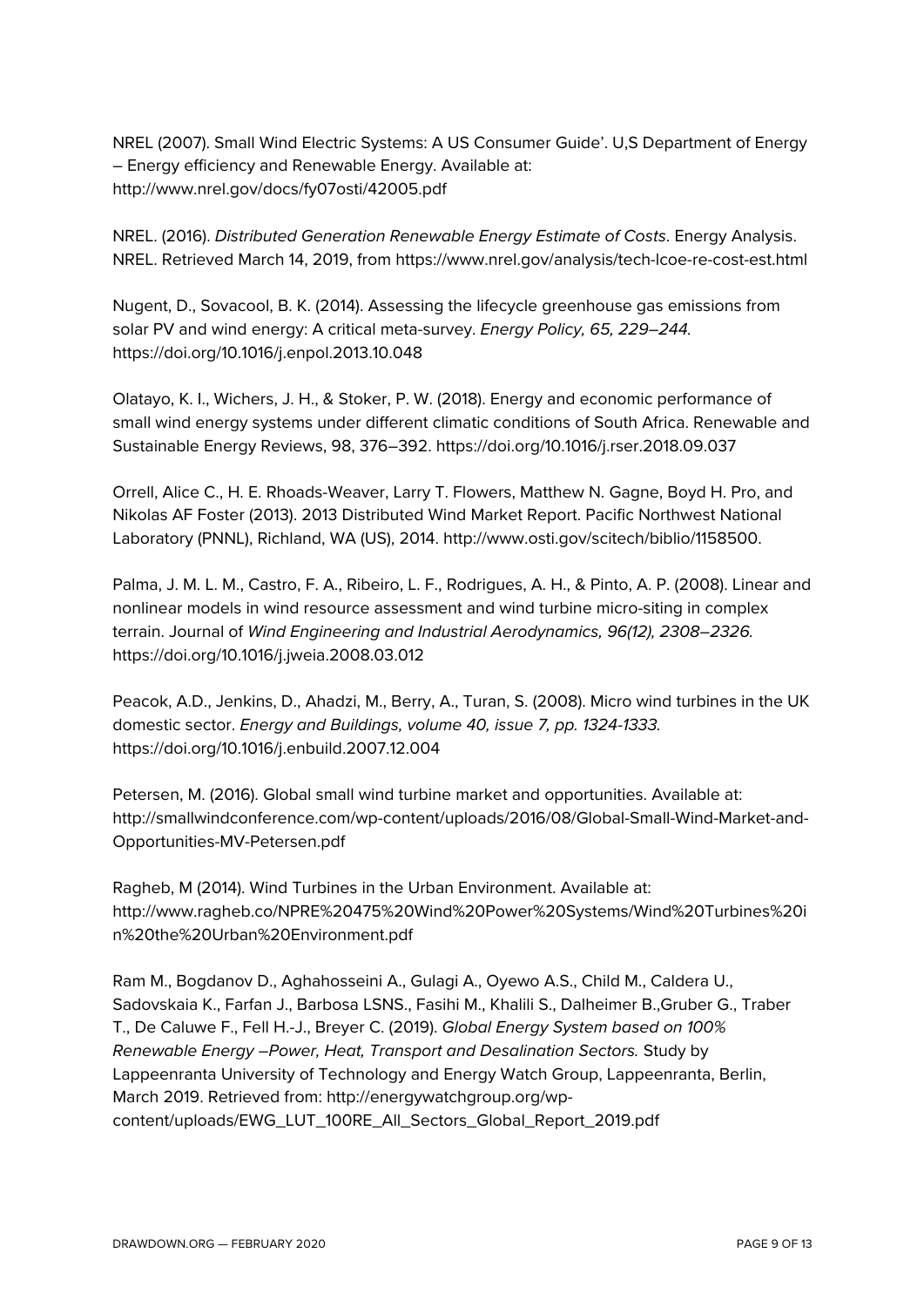Ram, M., Bogdanov, D., Aghahosseini, A., Oyewo, A. S., Gulagi, A., Child, M., … Breyer, C. (2017). Global Energy System based on 100% Renewable Energy-Power Sectors. (p. 156). Retrieved from Study by Lappeenranta University of Technology and Energy Watch Group website: http://energywatchgroup.org/wp-content/uploads/2017/11/Full-Study-100-Renewable-Energy-Worldwide-Power-Sector.pdf

Ranaboldo, M., Laia Ferrer-Martí, and Enrique Velo. (2014). Micro-Scale Wind Resource Assessment for Off-Grid Electrification Projects in Rural Communities. A Case Study in Peru. *International Journal of Green Energy* 11 (1): 75–90. doi:10.1080/15435075.2013.769878.

RenewableUK (2012). *Small and medium wind – UK Market report.* Available at: https://www.klein-windkraftanlagen.com/wp-content/uploads/2012/05/2012- 04\_RenewableUK\_SMWMarketReport2012.pdf

Rolland, S. (2013). *Promoting Small Wind in Developing Markets. Renewable Energy World Magazine*. Retrieved from https://www.renewableenergyworld.com/articles/print/volume-16/issue-2/wind-power/promoting-small-wind-in-developing-markets.html

Rosato, M. A. (2018). *Small Wind Turbines for Electricity and Irrigation: Design and Construction - CRC Press Book.* Retrieved from Sustainable Technologies Latisana, Udine, Italy website: https://www.crcpress.com/Small-Wind-Turbines-for-Electricity-and-Irrigation-Design-and-Construction/Rosato/p/book/9781138570191

Rubin, E., Azevedo, I., Jaramillo, P., Yeh, S. (2015). A review of learning rates for electricity supply technologies. *Energy Policy 86, pp. 198-218.*

Schmidt T. S., R. Born, M. Schneider (2012). Assessing the costs of photovoltaic and wind power in six developing countries. *Nature Climate Change 2, 548 – 553.*

Shell International B.V. (2018). *Sky Scenario.* Retrieved from https://www.shell.com/energyand-innovation/the-energy-future/scenarios/shell-scenario-sky.html

Simic, Z., Havelka, J. G., Bozicevic Vrhovcak, M. (2013). Small wind turbines – A unique segment of the wind power market. *Renewable Energy, 50, 1027–1036*. https://doi.org/10.1016/j.renene.2012.08.038

Spence, J. E. (2012). *Renewable energy in the Australian red meat processing industry & the viability of paunch as a biofuel* (University of Southern Queensland). Retrieved from https://eprints.usq.edu.au/23223/

Stanek, W., Mendecka, B., Lombardi, L., Simla, T. (2018). Environmental assessment of wind turbine systems based on thermo-ecological cost. *Energy, 160, 341–348.* https://doi.org/10.1016/j.energy.2018.07.032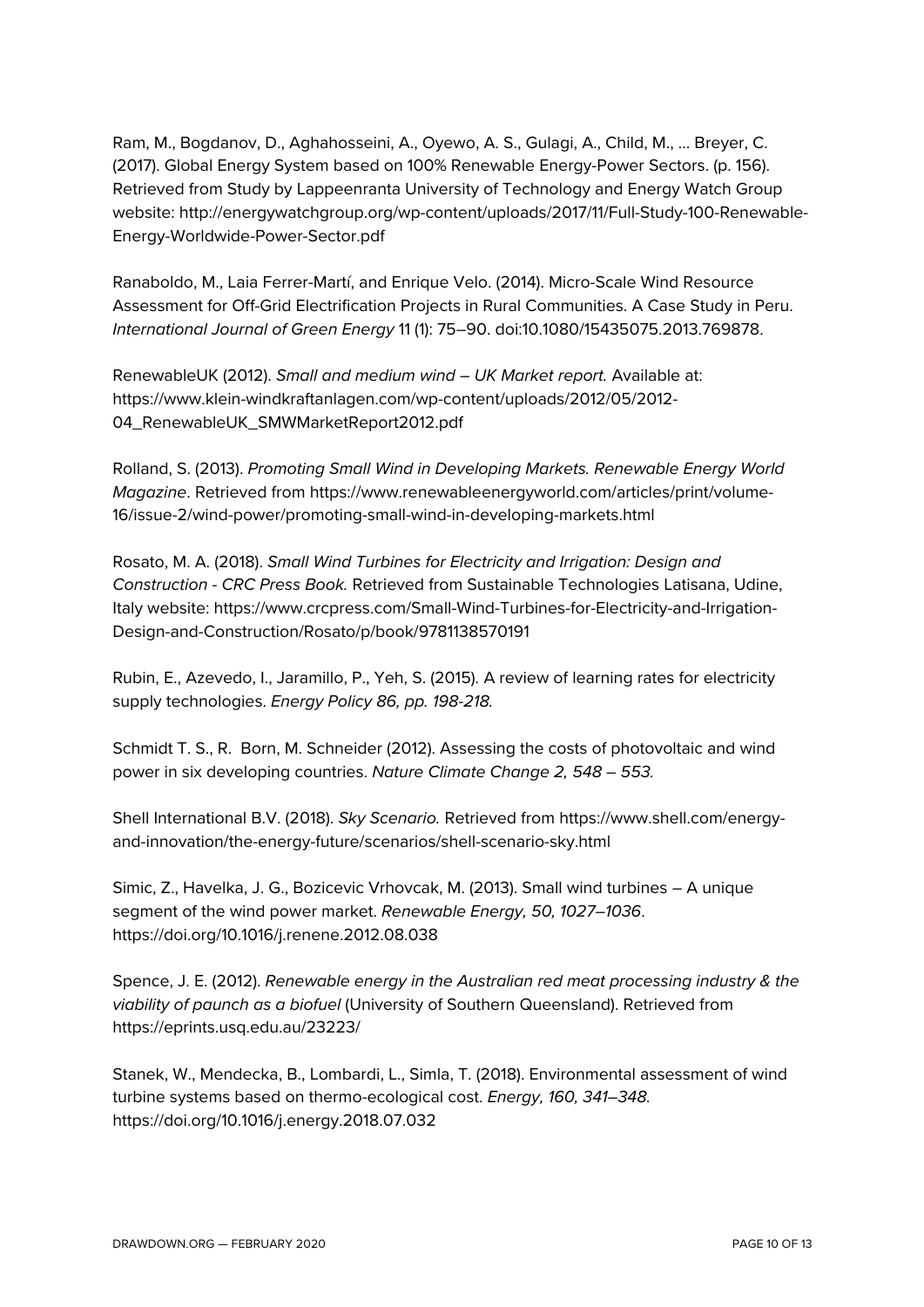Stathopoulos, T., Alrawashdeh, H., Al-Quraan, A., Blocken, B., Dilimulati, A., Paraschivoiu, M., & Pilay, P. (2018). Urban wind energy: Some views on potential and challenges. *Journal of Wind Engineering and Industrial Aerodynamics, 179, 146–157.* https://doi.org/10.1016/j.jweia.2018.05.018

Statista. (2019). *Cumulative installed capacity of small wind turbines worldwide from 2010 to 2016*. Retrieved March 24, 2019, from Statista website: https://www.statista.com/statistics/269885/capacity-of-small-wind-turbines-worldwide/

SWC. (2018). *2018 Small Wind Presentations.* Retrieved March 7, 2019, from Small Wind Conference (SWC) website: http://smallwindconference.com/?page\_id=70

Taylor, J., Eastwick, C., Lawrence, C., & Wilson, R. (2013). Noise levels and noise perception from small and micro wind turbines. *Renewable Energy, 55, 120–127.* https://doi.org/10.1016/j.renene.2012.11.031

Toja-Silva, F., Colmenar-Santos, A., & Castro-Gil, M. (2013). Urban wind energy exploitation systems: Behaviour under multidirectional flow conditions—Opportunities and challenges. *Renewable and Sustainable Energy Reviews, 24, 364–378.* https://doi.org/10.1016/j.rser.2013.03.052

Toja-Silva, F., Kono, T., Peralta, C., Lopez-Garcia, O., Chen, J. (2018). A review of computational fluid dynamics (CFD) simulations of the wind flow around buildings for urban wind energy exploitation*. Journal of Wind Engineering and Industrial Aerodynamics, 180, 66– 87.* https://doi.org/10.1016/j.jweia.2018.07.010

Tummala, A., Velamati, R. K., Sinha, D. K., Indraja, V., & Krishna, V. H. (2016). A review on small scale wind turbines. *Renewable and Sustainable Energy Reviews, 56, 1351–1371.* https://doi.org/10.1016/j.rser.2015.12.027

UK DECC. (2009). *UK Small-Scale Wind Survey (No. ED45244 – Issue 2).* Retrieved from UK Department of Energy and Climate Change (UK DECC) website: http://doc.windwatch.org/AEA-UK-Small-Wind-Survey-2008.pdf

UK DECC. (2010). Microwind cost data. Retrieved March 20, 2019, from Microwind cost data website: http://2050-calculator-tool-wiki.decc.gov.uk/cost\_categories/25

US DOE. (2016a). *Distributed Wind Deployment: Dairy Farm* (p. 2). Retrieved from https://www.energy.gov/sites/prod/files/2018/08/f54/np\_yuma\_draft\_layout\_8\_03\_18.pdf

US DOE. (2016b). *WINDExchange: Small Wind Guidebook.* Retrieved March 14, 2019, from https://windexchange.energy.gov/small-wind-guidebook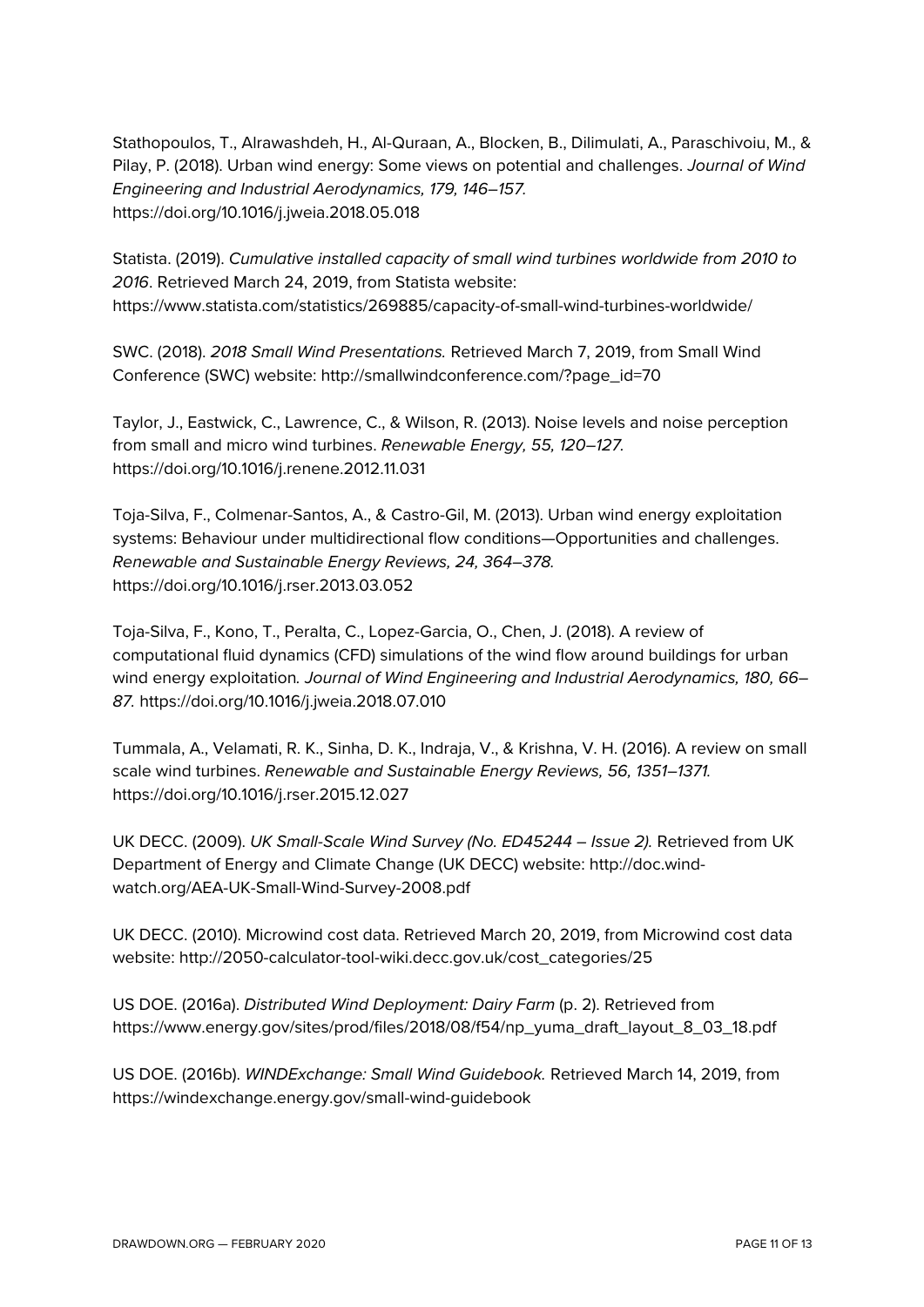US DOE. (2017). *2017 Distributed Wind Market Report.* Retrieved from United States Department of Energy (US DOE) website: https://www.energy.gov/eere/wind/downloads/2017 distributed-wind-market-report

Walker, S. L. (2011). Building mounted wind turbines and their suitability for the urban scale—A review of methods of estimating urban wind resource. *Energy and Buildings, 43(8), 1852– 1862.* https://doi.org/10.1016/j.enbuild.2011.03.032

Wang, B., Cot, L. D., Adolphe, L., Geoffroy, S., & Morchain, J. (2015). Estimation of wind energy over roof of two perpendicular buildings. *Energy and Buildings, 88, 57–67.* https://doi.org/10.1016/j.enbuild.2014.11.072

WindEurope. (2017). *Wind energy in Europe: Outlook to 2020.* Retrieved from https://windeurope.org/about-wind/reports/wind-energy-in-europe-outlook-to-2020/

Windustry (2015). *How much do wind turbines cost?* Available at: http://www.windustry.org/how\_much\_do\_wind\_turbines\_cost

Wiser, R., Yang, Z., Hand, M., Hohmeyer, O., Infield, D., Jensen, P. H., … Zervos, A. (2011). Wind Energy. In IPCC Special Report on Renewable Energy Sources and Climate Change Mitigation. Cambridge, UK and New York, NY, USA: Cambridge University Press.

WWEA. (2014). *Small Wind World Report 2014.* Retrieved from http://small-wind.org/wpcontent/uploads/2014/03/2014\_SWWR\_summary\_web.pdf

WWEA. (2015a). *Small Wind World Market: Growth at Lower Pace.* Retrieved March 9, 2019, from https://wwindea.org/blog/2015/03/21/wssw2015-small-wind-world-market-growth-atlower-pace/

WWEA. (2015b). *Small Wind World Report 2015.* Retrieved from World Wind Energy Association (WWEA) website: http://small-wind.org/wpcontent/uploads/2014/12/Summary\_SWWR2015\_online.pdf

WWEA. (2016). *2016 Small Wind World Report*. World Wind Energy Association (WWEA). Retrieved from https://distributedwind.org/wp-content/uploads/2016/03/2016-Small-Wind-World-Report.pdf

WWEA. (2017). 2017 Small Wind World Report Summary. World Wind Energy Association (WWEA). Retrieved from website: https://www.wwindea.org/wpcontent/uploads/filebase/small\_wind\_/SWWR2017-SUMMARY.pdf

Yang, A.-S., Su, Y.-M., Wen, C.-Y., Juan, Y.-H., Wang, W.-S., & Cheng, C.-H. (2016b). Estimation of wind power generation in dense urban area. *Applied Energy, 171, 213–230.* https://doi.org/10.1016/j.apenergy.2016.03.007